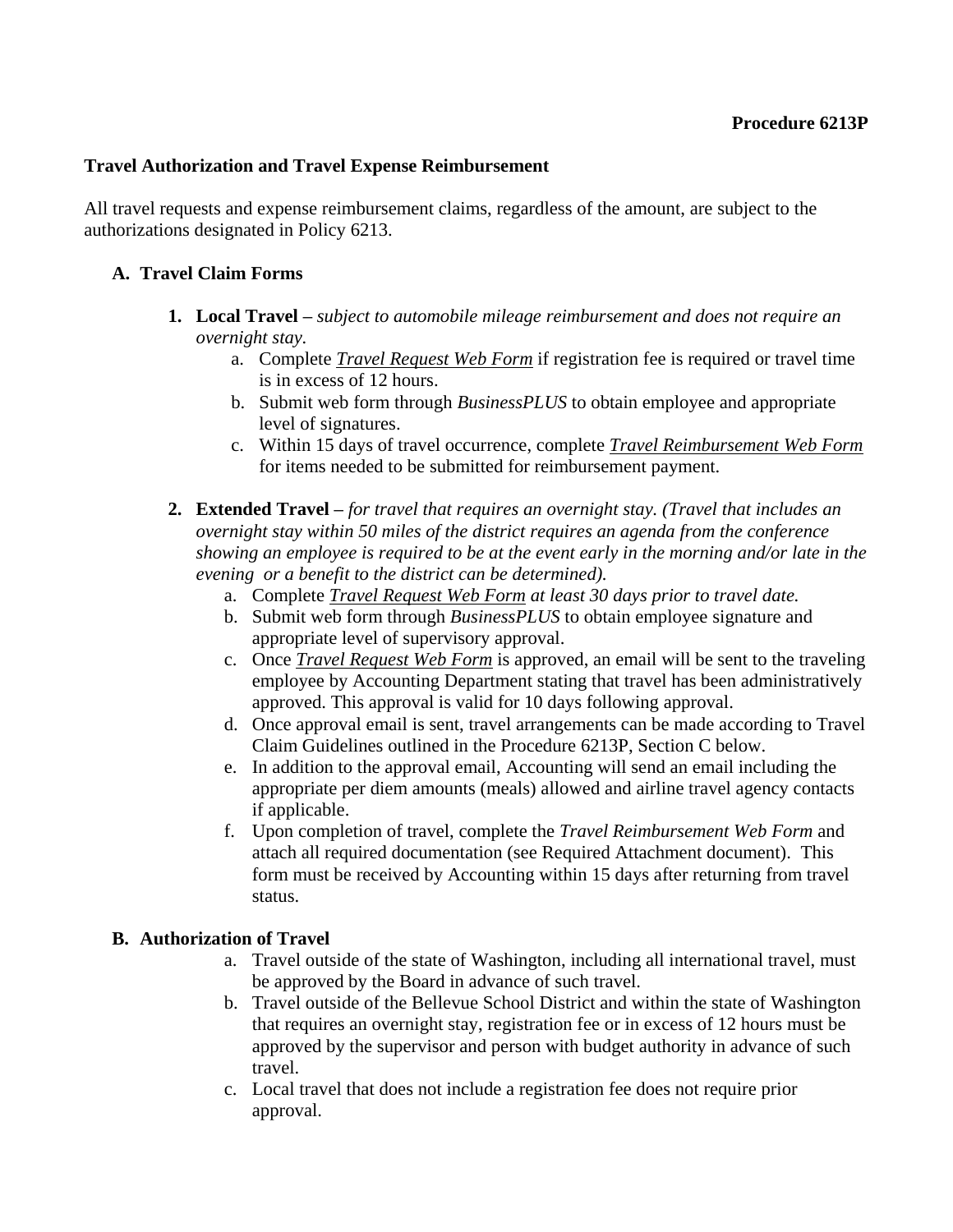## **C. Travel Claim Guidelines**

All reasonable, necessary and substantiated expenses of employee approved for travel shall be reimbursed in accordance with district-adopted guidelines.

# **1. Meals**

- a. Employees traveling on behalf of the district and requiring a justified overnight stay (see local travel for exception) shall be provided daily Per Diem for meals using the General Services Administration (GSA) rates.
- b. It is not necessary to submit meal receipts.
- c. Employees must be in travel status the entire day to claim reimbursement/per diem for meals.
- d. The first and last day of travel will be reimbursed for 75% of the allowed per diem rate (*maximum the IRS allows* )
- e. When completing the Travel Request Web Form use a blanket amount of \$71/ day for meal per diem. (Accounting department will make any necessary adjustments and inform you via approval email)
- f. A per diem will not be issued if the meal is provided as part of the meeting or conference.
- **g.** Meal per diems may be requested in advance. An Extended Travel Advance for Per Diem form must be completed and submitted to the Accounting Department at least 15 days prior to travel. See Section E. Travel Advance for more information.

## **2. Air Fare**

- a. Traveler **must** use district designated travel agency when booking airfare. Airline purchases on school, department or personal credit cards is not allowed.
- b. The District designated travel agency can book airfare only after receiving approval from the Accounting Department of the Bellevue School District.
- c. Travel agency contact information will be provided to traveler once travel is approved.

# **3. Hotel and Other Costs**

- a. Procurement Card (P-card) or Travel cards (checked out by Accounting Department) can only be used for hotel costs, registration or other approved travel related expenses.
- a. Lodging expenses will be reimbursed based on actual hotel receipt not to exceed the pretax GSA government rate. While attending a conference, lodging at the designated conference hotel is allowed at the standard room rate
- b. Registration or other approved travel expenses (tolls, baggage fees, parking) will be reimbursed based on actual receipts.
- c. All non-substantiated charges need to be repaid to the district no later than 30 days after travel has occurred.
- d. Original receipts must be retained and submitted to Accounting at the time of reimbursement or return of travel card.